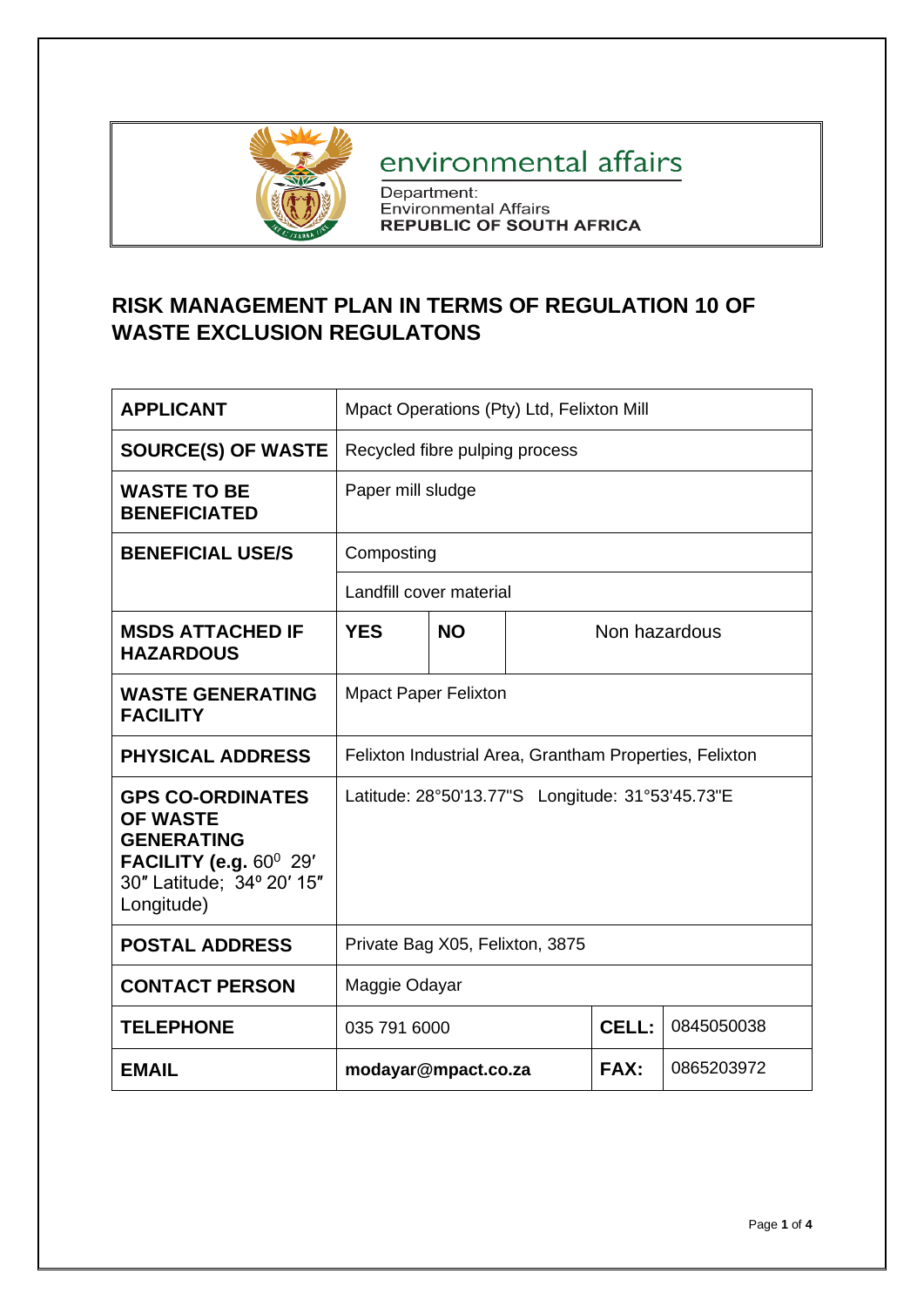## **RISK MANAGEMENT PLAN**

| <b>Activity</b>                        | <b>Risk Description</b>                                              | Action(s) to minimise/ manage the risk                                    | <b>Responsibility (Who is</b><br>responsible to do it) |
|----------------------------------------|----------------------------------------------------------------------|---------------------------------------------------------------------------|--------------------------------------------------------|
| Storage                                | Fire risk<br>Fire protection measures implemented                    |                                                                           | Generator                                              |
|                                        |                                                                      |                                                                           | Receiving site                                         |
|                                        | Leachate from                                                        | Storage area bunded with hardstanding floor with                          | Generator                                              |
| stockpiled material<br>during rainfall |                                                                      | leachate containment                                                      | Receiving site                                         |
|                                        |                                                                      | Leachate separated from storm water                                       |                                                        |
|                                        |                                                                      | Dirty water appropriately disposed of                                     |                                                        |
|                                        |                                                                      | Storage area checked regularly to determine integrity<br>of the structure |                                                        |
|                                        | Airborne material<br>Stockpile to be managed to reduce standing time |                                                                           | Generator                                              |
|                                        |                                                                      |                                                                           | Receiving site                                         |
| Air borne material<br>Transportation   |                                                                      | Tractor correctly loaded with no overfilling                              | Generator                                              |
|                                        | Accidental spillage<br>into the                                      | Tractor correctly loaded with no overfilling                              | Generator                                              |
|                                        | environment                                                          | Accidental spills cleaned up immediately                                  | Generator                                              |
|                                        |                                                                      |                                                                           | Receiving site                                         |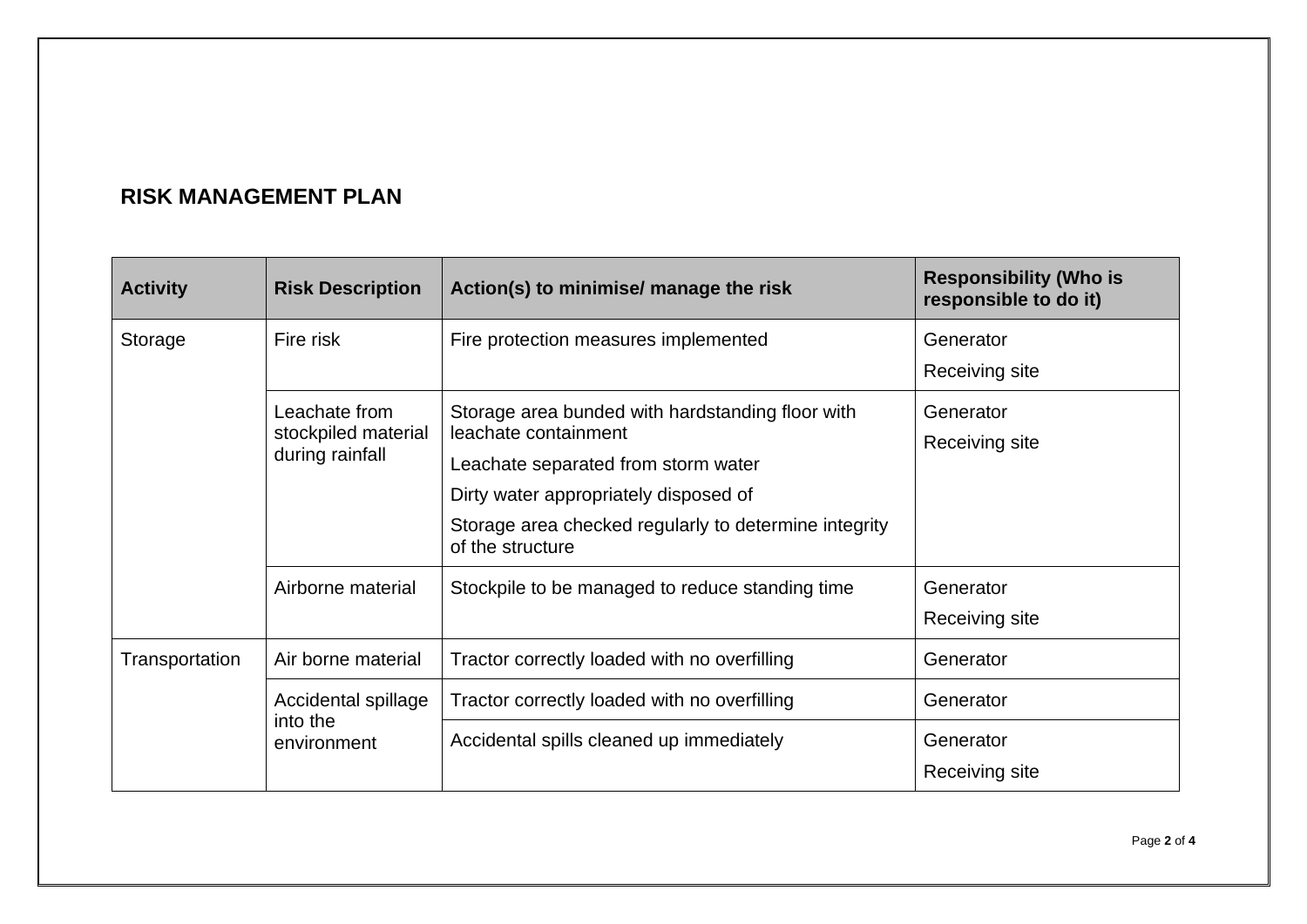| <b>Activity</b>                   | <b>Risk Description</b>                                                                                                                                                                                                                                                                      | Action(s) to minimise/ manage the risk                                                                                                                                                                                 | <b>Responsibility (Who is</b><br>responsible to do it) |
|-----------------------------------|----------------------------------------------------------------------------------------------------------------------------------------------------------------------------------------------------------------------------------------------------------------------------------------------|------------------------------------------------------------------------------------------------------------------------------------------------------------------------------------------------------------------------|--------------------------------------------------------|
| Processing                        | The sludge is compressed into solid matter in the filter<br>Particulate matter<br>press and there is little to no likelihood of material<br>dislodged during<br>disintegrating during handling.<br>processing                                                                                |                                                                                                                                                                                                                        | Receiving site                                         |
| into the<br>environment           | Accidental spillage                                                                                                                                                                                                                                                                          | Application to be only in designated areas.<br>Apply guidelines to ensure correct application and<br>blending volumes to minimise the risk.<br>Accidental spills cleaned up immediately.<br>Analyse soil periodically. | Receiving site                                         |
| Land<br>Application               | Concentration of<br>contaminants due<br>to incorrect<br>application rates                                                                                                                                                                                                                    | Apply guidelines to ensure correct application and<br>blending volumes to minimise the risk                                                                                                                            | Receiving site                                         |
| Use as landfill<br>cover material | Landfill cells lined in accordance with the minimum<br>Leachate<br>generation during<br>requirements for a GMB+ liner to prevent seepage into<br>rainfall<br>the groundwater<br>Leachate run-off collected in containment facilities for<br>treatment<br>Leachate separated from stormwater. |                                                                                                                                                                                                                        | Receiving site                                         |